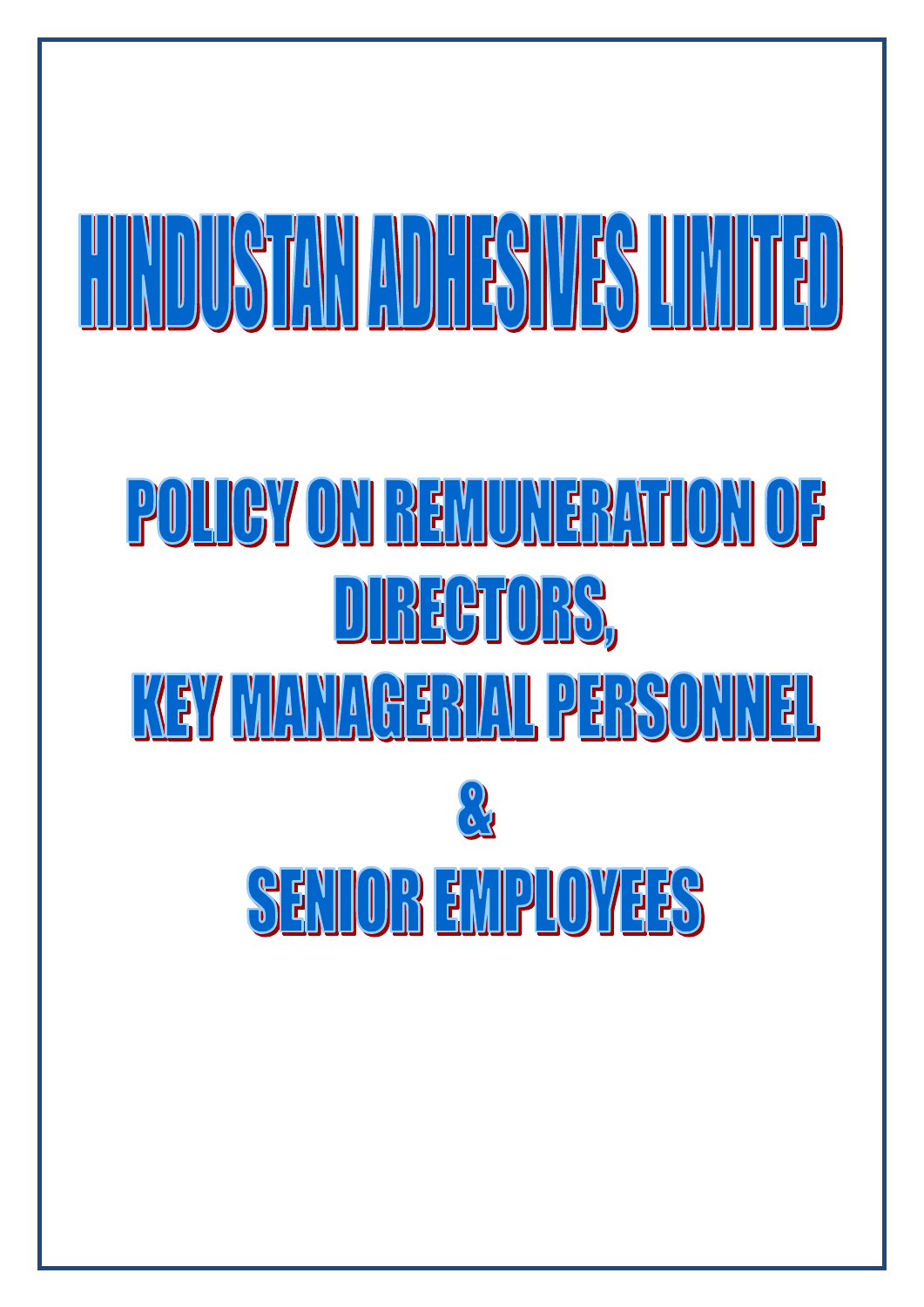# **POLICY ON REMUNERATION OF DIRECTORS, KEY MANAGERIAL PERSONNEL & SENIOR EMPLOYEES**

### **BACKGROUND**

Hindustan Adhesives Limited (hereinafter referred as the 'Company') has always worked with an objective to provide a sustainable social environment to move human society towards a sustainable future.

In addition, its deep understanding and commitment to responsibilities, has enabled Hindustan Adhesives Limited to ensure constant improvement upon its delivery systems, innovate action and endeavours to exceed the expectations of its customers, employees, shareholders and all partners.

Hindustan Adhesives Limited has always worked with an objective to provide a sustainable social environment to move human society towards a sustainable future. In addition, its deep understanding and commitment to responsibilities, has enabled the Company to ensure constant improvement upon its delivery systems, innovate action and endeavours to exceed the expectations of its customers, employees, shareholders and all partners.

## **BRIEF OVERVIEW UNDER COMPANIES ACT 2013**

{Section 178 & Companies [Meetings of Board and its Powers] Rules 2014}

1. Constitution of the Nomination and Remuneration Committee consisting of three or more non executive directors out of which not less than one-half shall be independent directors.

2. The Nomination and Remuneration Committee shall identify persons who are qualified to become directors and who may be appointed in senior management in accordance with the criteria lay down, recommend to the Board their appointment and removal and shall carry out evaluation of every director's performance.

3. The Nomination and Remuneration Committee shall formulate the criteria for determining qualifications, positive attributes and independence of a director and recommend to the Board a policy, relating to the remuneration for the directors, key managerial personnel and senior management personnel i.e. employees at one level below the Board including functional heads.

4. The Nomination and Remuneration Committee shall, while formulating the policy ensure that:—

a) The level and composition of remuneration is reasonable and sufficient to attract, retain and motivate directors of the quality required to run the company successfully;

b) Relationship of remuneration to performance is clear and meets appropriate performance benchmarks;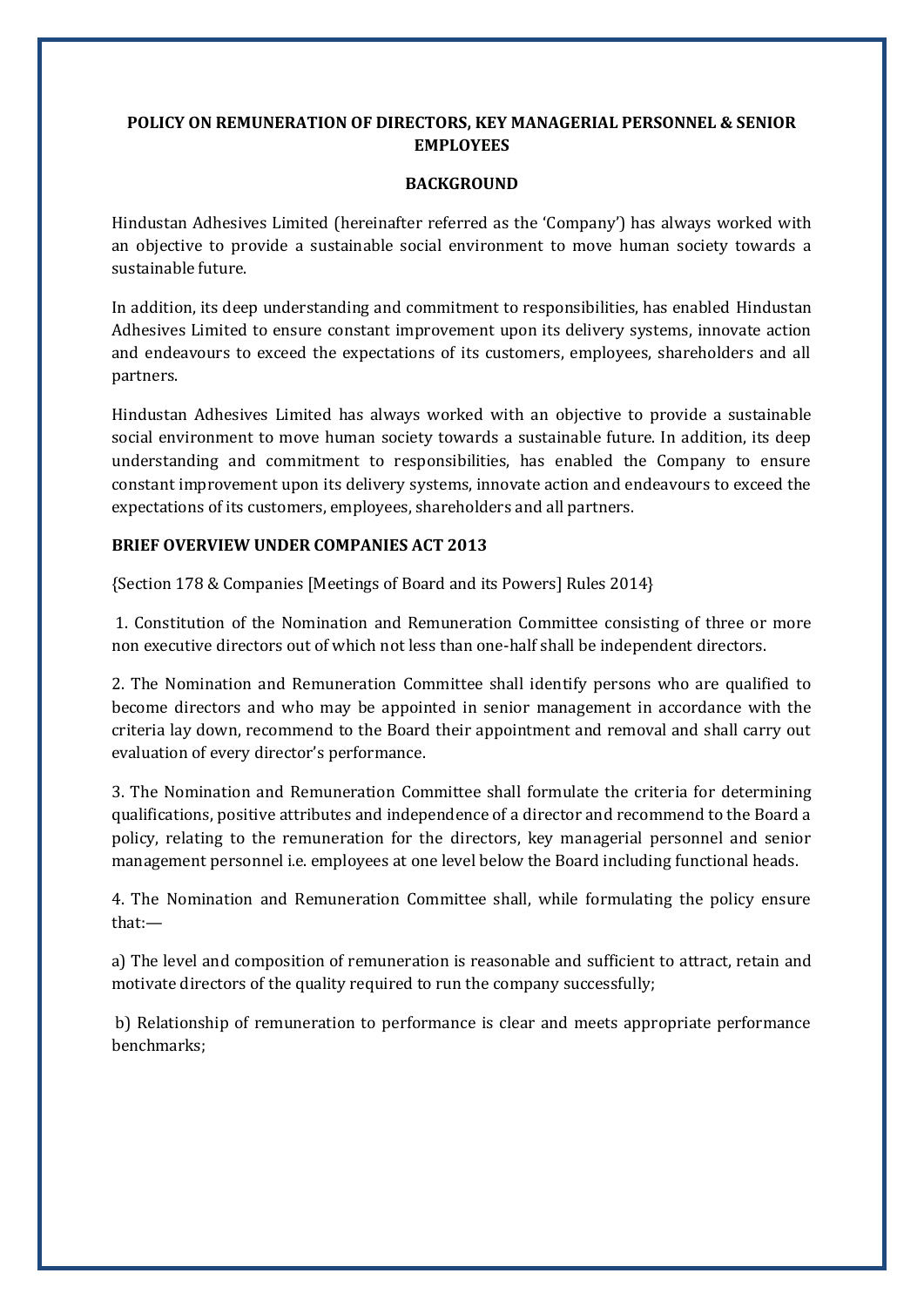c) Remuneration to directors, key managerial personnel and senior management involves a balance between fixed and incentive pay reflecting short and long-term performance objectives appropriate to the working of the company and its goals.

d) The remuneration policy shall be disclosed in the Board's Report.

# **BRIEF OVERVIEW OF THE REVISED CLAUSE 49 OF LISTING AGREEMENT**

IV. Nomination and Remuneration Committee

A. The company shall set up a Nomination and Remuneration committee which shall comprise at least three directors, all of whom shall be non-executive directors and at least half shall be independent. Chairman of the committee shall be an independent director.

B. The role of the committee shall, inter-alia, include the following:

i) Formulation of the criteria for determining qualifications, positive attributes and independence of a director and recommend to the Board a policy, relating to the remuneration of the directors, key managerial personnel and other employees;

ii) Formulation of criteria for evaluation of Independent Directors and the Board;

iii) Devising a policy on Board diversity;

iv) Identifying persons who are qualified to become directors and who may be appointed in senior management in accordance with the criteria laid down, and recommend to the Board their appointment and removal.

v) The company shall disclose the remuneration policy and the evaluation criteria in its Annual Report.

# **PRESENT POSITION OF DIRECTORS & KMP OF THE COMPANY**

1. The Company has constituted a Nomination and Remuneration Committee of the Board of Directors.

2. At present there are total Eight (8) directors on the Board of which Four (4) are Non-Executive and Independent Director, One (1) is Managing Director and the remaining three (3) are Whole Time Director.

3. Key Managerial Personnel (KMP) consists of Managing Director (designated as KMP) and Chief Financial Officer and Company Secretary who are employees.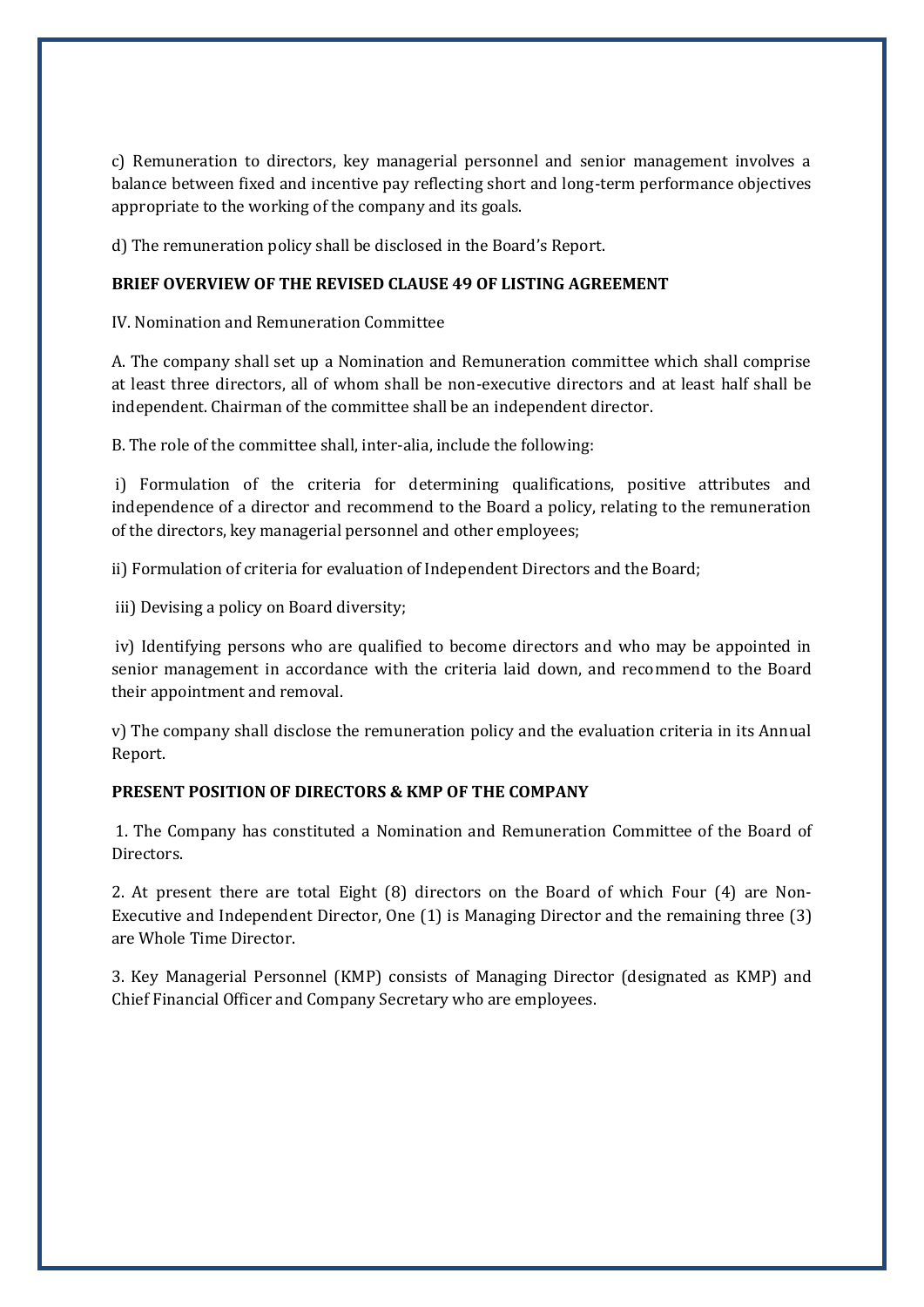#### **TERMS OF REFERENCE OF NOMINATION AND REMUNERATION COMMITTEE**

• Formulate the criteria for determining qualifications, positive attributes and independence of a director and recommend to the Board a policy, relating to the remuneration for the directors, key managerial personnel and other employees.

• Act as Selection and Compensation Committee to evaluate suitability of candidates for various senior positions and determine appropriate compensation package for them. Selection of related persons whether or not holding place of profit in the Company to be carried out strictly on merit and where applicable, be subjected to review by the Audit Committee of and/or the Board with approval at each stage being obtained by disinterested Independent Directors only.

• Identify persons who are qualified to become directors and who may be appointed in senior management in accordance with the criteria laid down, and recommend to the Board their appointment and removal.

• Removal should be strictly in terms of the applicable law/s and in compliance of principles of natural justice

- Formulation of criteria for evaluation of Independent Directors and the Board.
- Devising a policy on the Board diversity.

• Recommend to the Board, remuneration including salary, perquisite and commission to be paid to the Company's Executive Directors on an annual basis or as may be permissible by laws applicable.

• Recommend to the Board, the Sitting Fees payable for attending the meetings of the Board/Committee thereof, and, any other benefits such as Commission, if any, payable to the Non- Executive Directors.

• Setting the overall Remuneration Policy and other terms of employment of Directors, wherever required.

## **OBJECTIVE AND PURPOSE OF THE POLICY**

The objective and purpose of this policy are:

• To lay down criteria and terms and conditions with regard to identifying persons who are qualified to become Directors (Executive and Non-Executive) and persons who may be appointed in Senior Management and Key Managerial positions and to determine their remuneration.

• To carry out evaluation of the performance of Directors, as well as Key Managerial and Senior Management Personnel.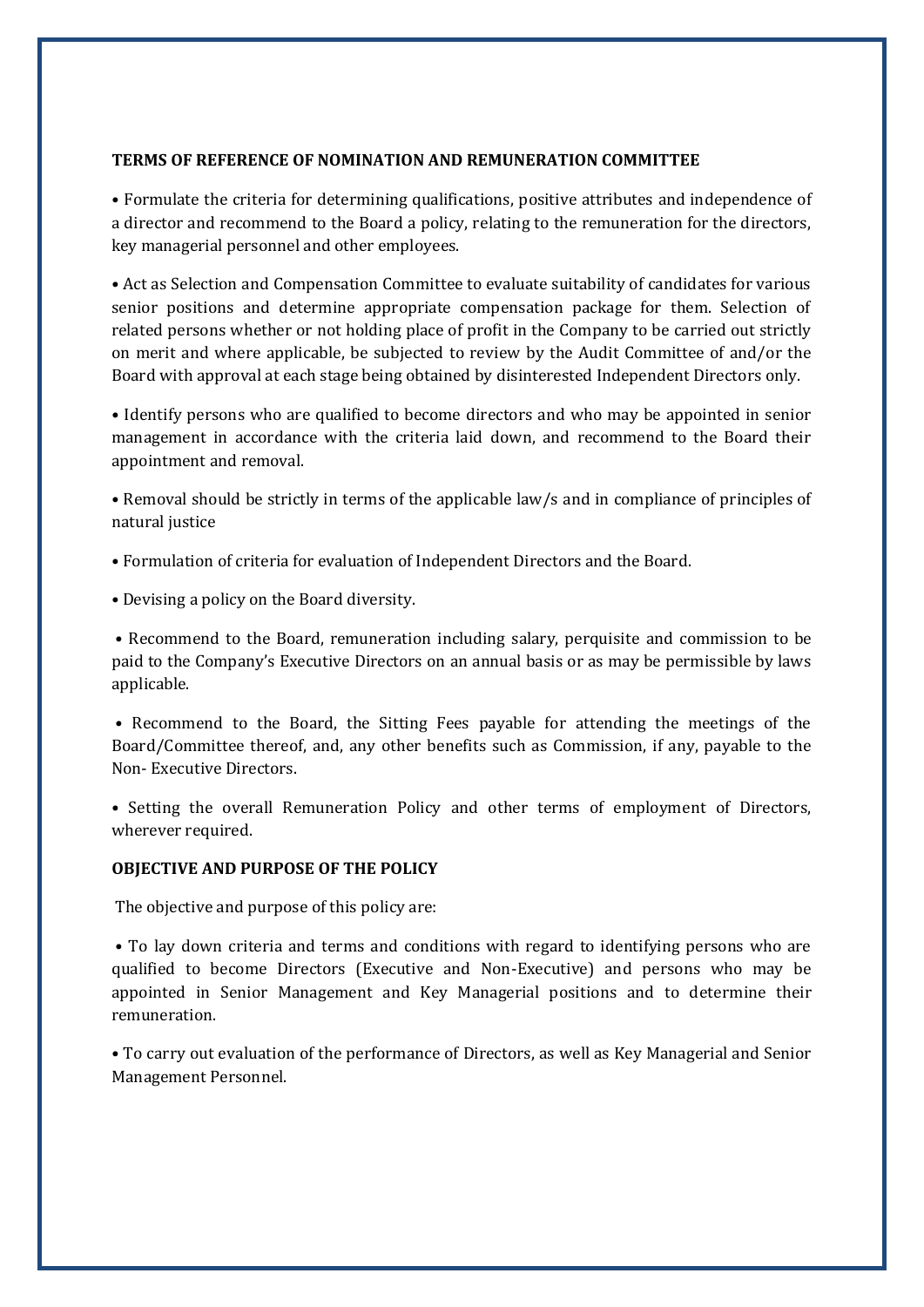• To provide them reward linked directly to their effort, performance, dedication and achievement relating to the Company's operations.

• To retain, motivate and promote talent and to ensure long term sustainability of talented managerial persons and create competitive advantage.

#### **DEFINITIONS:**

• **Board** means Board of Directors of the Company.

**• Directors** means Directors of the Company.

**• Committee** means Nomination and Remuneration Committee of the Company as constituted or reconstituted by the Board.

**• Company** means Hindustan Adhesives Limited.

**• Independent Director** means a director referred to in Section 149 (6) of the Companies Act, 2013.

• Key Managerial Personnel (KMP) Means-(i) the Chief Executive Officer or the Managing Director or the manager; (ii) the Company Secretary; (iii) the Whole-time Director (iv) the Chief Financial Officer; and (v) Such other officer as may be prescribed under the applicable statutory provisions regulations.

**• Senior Management** means personnel of the Company occupying the position of Chief Executive Officer (CEO) of any unit / division or Vice President including Vice President of any unit / division of the Company.

Unless the context otherwise requires, words and expressions used in this policy and not defined herein but defined in the Companies Act, 2013 as may be amended from time to time shall have the meaning respectively assigned to them therein.

### **APPLICABILITY:**

The Policy is applicable to Directors (Executive and Non-Executive), Key Managerial Personnel and Senior Management Personnel.

## **POLICY FOR APPOINTMENT AND REMOVAL OF DIRECTOR, KMP AND SENIOR MANAGEMENT**

### **Appointment:**

• The Committee shall identify and ascertain the integrity, qualification, expertise and experience of the person for appointment as Director and recommend to the Board his / her appointment.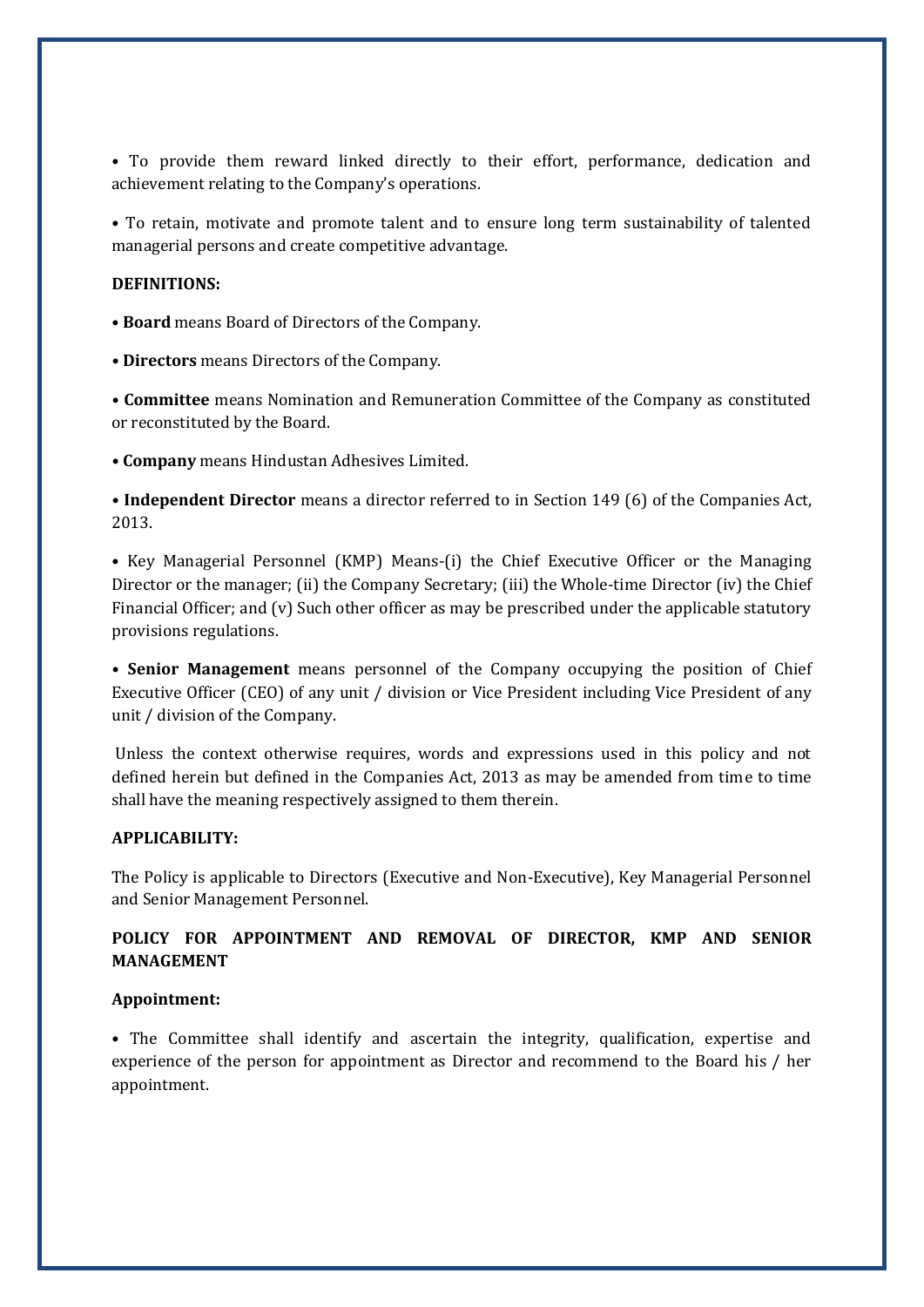• The candidate for a position at KMP or Senior Management level is met by the Head – HR and the interview is targeted at assessing the candidate on his/her functional and leadership capabilities and cultural fitment to the organization.

• The HR head ensures that the person possesses adequate qualification, expertise and experience for the position he / she is considered for appointment.

• The Whole-time Director/designated head assesses the shortlisted candidates for the position of KMP or Senior Management Level.

• The selected candidate's details and the proposed compensation is shared with the Nomination and Remuneration Committee for their review and suggestions. The same is shared with the Board at the next Board Meeting. Term / Tenure:

• The tenure for Directors shall be governed by the terms defined in the Companies Act, 2013.

• The tenure for other KMP and Senior Management Personnel will be governed by HR Policy.

### **EVALUATION OF THE PERFORMANCE OF DIRECTORS:**

The Committee shall evaluate the performance of each Board of Directors of the Company with reference of the authority under the Nomination and Remuneration Policy of the Company framed in accordance with the provisions of section 178 of the Companies Act, 2013 and based on their functions as mentioned in the Code of Conduct of the Directors.

Evaluation of Independent Director shall be carried on by the entire Board in the same way as it is done for the Executive Directors of the Company except the Director getting evaluated.

Based on the performance evaluation of each and every Director and the Chairman of the Company, the Committee shall provide the ratings based the criteria.

Following criteria are to be considered:-

\*Responsibilities and duties;

\*Time & efforts devoted;

\*Value addition;

\*Profitability of the Company & growth of its business;

\*Analysing each and every position and skills for fixing the remuneration yardstick;

\*Standards for certain functions where there is a scarcity of qualified resources.

\*Ensuring tax efficient remuneration structures.

\*Ensuring that remuneration structure is simple and that the cost to the Company (CTC) is not shown inflated and the effective take home Remuneration is not low.

\*Other criteria as may be applicable

Consistent application of remuneration parameters across the Organisation.

Provisions of law with regard making payment of remuneration, as may be applicable, are complied. Whenever, there is any deviation from the Policy, the justification /reasons should also be indicated / disclosed adequately.